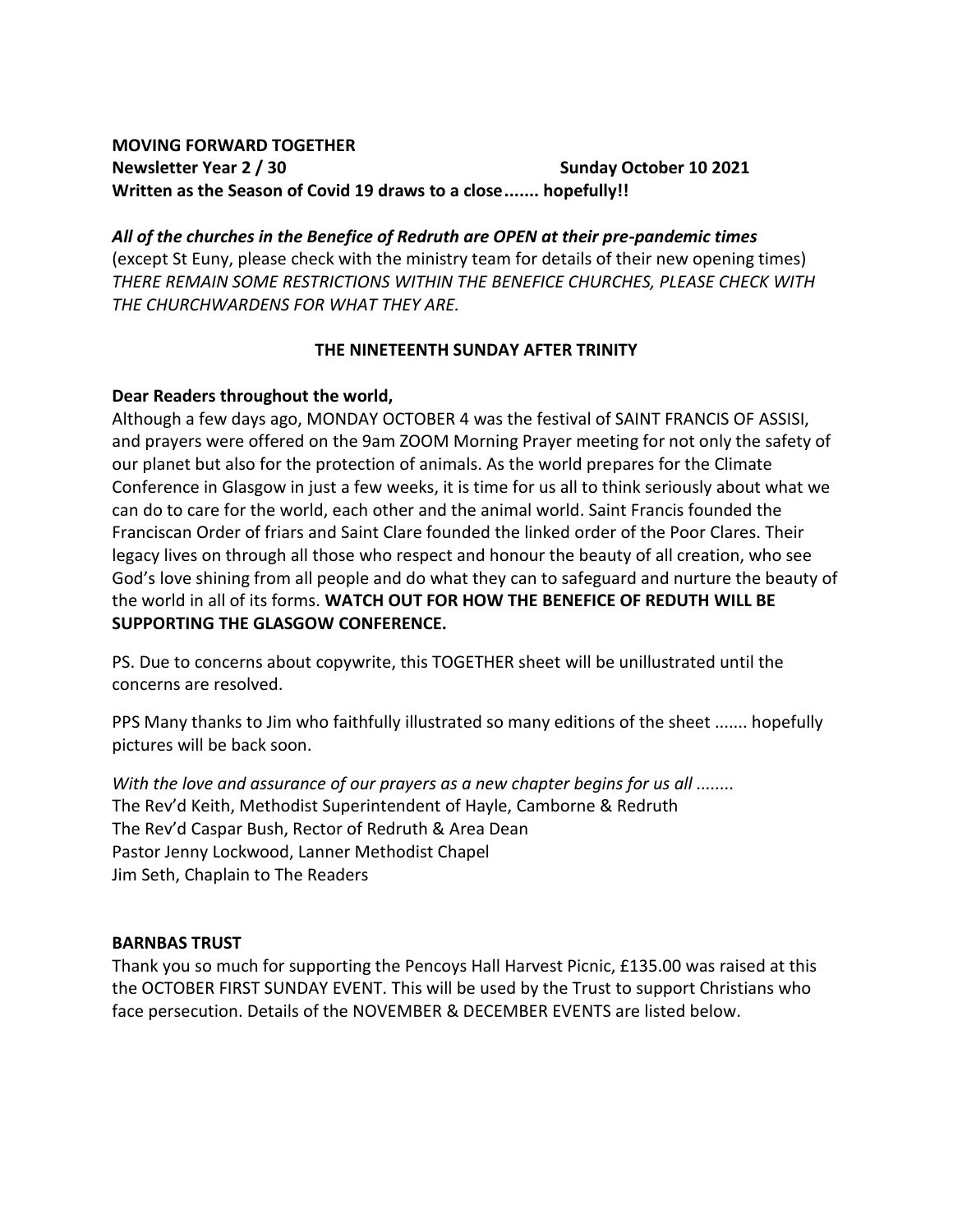### **THE GOSPEL READING FOR TODAY: Mark 10 vv17 - 31**

The story of the rich young man who wanted to inherit eternal life and was told by Jesus to sell all he had and follow him, is well known. But what did the young man do? The common assumption is that Jesus asked too much of the young man, but we don't know that he didn't go away and do just what Jesus asked of him.

Selling, giving away or just getting rid of our possessions is always difficult. What we have collected over the years are triggers for memories of loved ones, of events and traditions which are held dear often over many years. But, for all of us, the time will come when these possessions will have to be sorted. Some may be passed on to relatives or friends, but much will be given to charity shops, or find their way into recycling units or skips!!

This reading challenges us to think about what is important in our lives, what we are holding on to and why. As the intensity to raise money to support both the local and national church through the Mission & Ministry Fund which each church pays to the Diocese, as we all are made increasingly aware of how we can save to planet, maybe this is the time to look at our own impact in both the church and the planet. What do we need to give up, set aside or simply give away so that we may follow the pathway that Jesus sets before us.

# **THIS WEEK THE ANGLICAN CALENDAR REMEMBERS:**

# **MONDAY OCTOBER 11 Ethelburga Abbess of Barking 675**

Ethelburga was the daughter of Erkanwald, a Bishop of London, and she was probably of royal descent. It is thought that she owned Barking Abbey of which she became Abbess. Little is known of her life, although she was an Abbess when male and female orders often worked closely together. Many miracles were said to have been done around her.

# **TUESDAY OCTOBER 12 Elizabeth Fry Prison Reformer 1845**

Born Elizabeth Gurney in 1780, she married Joseph Fry, a Quaker in 1800. She was admitted as a Quaker minister and became a celebrated preacher. She became aware of the prison conditions for women in Newgate and campaigned for reform. Elizabeth pioneered a night shelter for homeless people in 1820.

# **Edith Cavell Nurse 1915**

In 1865 Edith was born into a clergy family. She worked as a governess and subsequently trained as a nurse, ending up working for the Red Cross in Belgium in 1907. When war broke out she began smuggling soldiers out of Belgium into Holland. Edith was arrested, refused to betray those with whom she worked and was executed. She spent her last night with a chaplain singing "Abide with me" and a statue to her memory stands close to Trafalgar Square.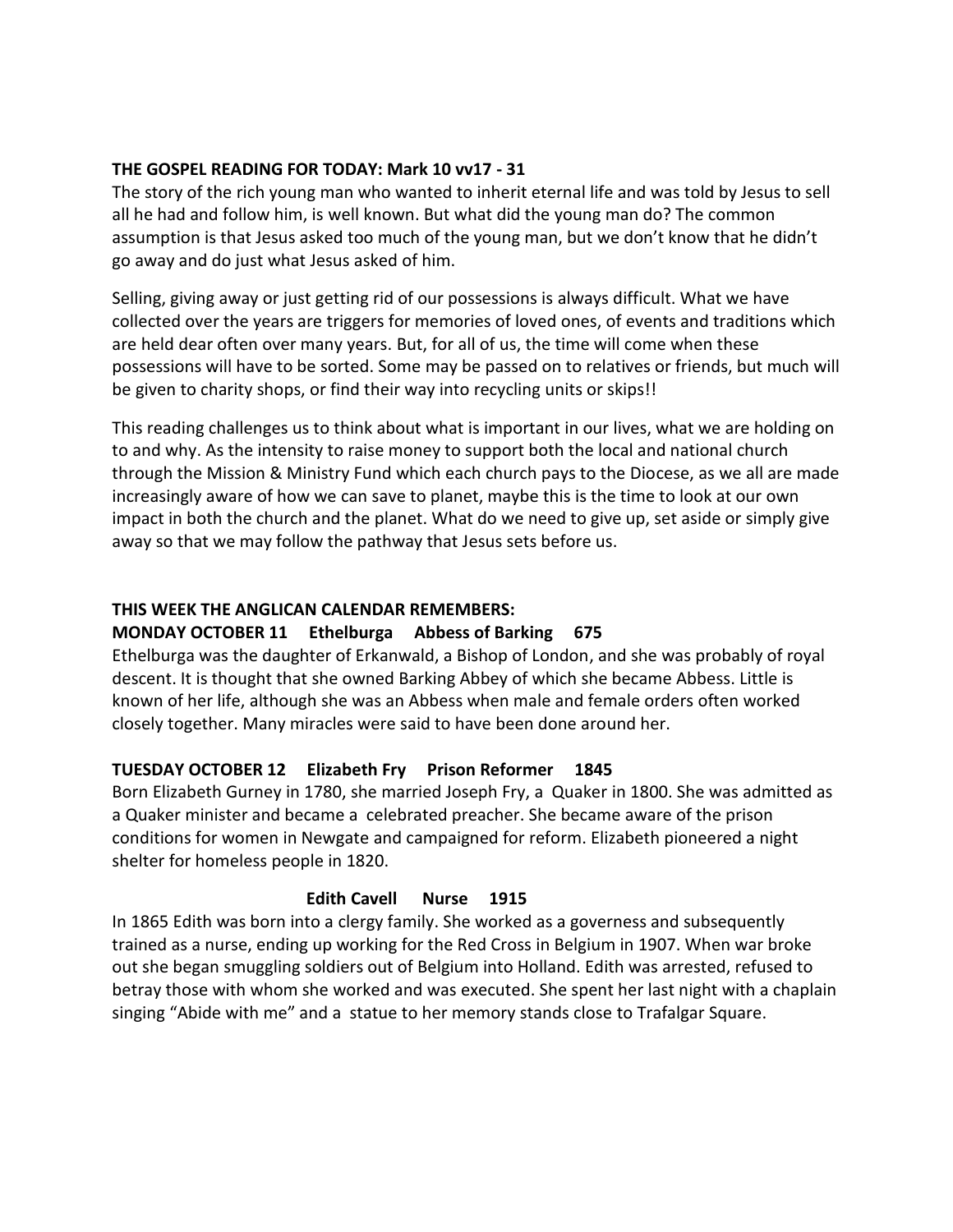### **WEDNESDAY OCTOBER 13 Edward the Confessor King of England 1066**

Born in 1002, the son of the English King, Ethelred, he lived in exile until the Viking threat had passed and he was invited to be king in 1042. As king, he was committed to justice and peace. In thanksgiving for his return to England he founded an abbey dedicated to Saint Peter, which is now known as Westminster Abbey. His mortal remains were brought to the abbey in 1162.

# **FRIDAY OCTOBER 15 Teresa of Avila Teacher 1582**

Born into an aristocratic Spanish family in 1515 Teresa was educated by Augustinian nuns and at 21 entered a Carmelite Convent. Here her mystical experiences attracted much attention, and assisted by Saint John of the Cross she reformed the Carmelite rule. Together with St John, she travelled all over Spain founding religious houses. She believed that a union with the Divine was possible and her books "The way of perfection" and "The interior castle" are still read.

### **SATURDAY OCTOBER 16 Nicholas Ridley & Hugh Latimer Reformation Martyrs 1555**

Both Nicholas (born in 1500) and Hugh (born in 1540) were executed during the reign of Mary Tudor. Nicholas had assisted Thomas Cranmer in preparing 'The Book of Common Prayer' and supported accession of Lady Jane Grey on the death of Edward VI. Hugh, had fallen from favour in the reign of Henry VIII despite being Bishop of Worcester. He refused to step back from his reform views when Mary became queen and thus died a martyr.

### **PRAYERS FOR THE WEEK**

### **SUNDAY OCTOBER 10:** *The nineteenth Sunday after Trinity*

"If you O Lord kept a record of our sins, who could stand upright" Psalm 130 vv3 **PRAY FOR THOSE WHO ARE IN PRISON, FOR THOSE WHO WATCH OVER THEM, AND THOSE WHO WAIT FOR THEIR RELEASE.** 

### **MONDAY OCTOBER 11: Ethelburga Abbess of Barking 675**

"The love of God has been poured into our hearts through the Holy Spirit that has been given to us" Romans 5 vv5

**PRAY FOR THOSE WHOSE VOCATION HAS LED THEM INTO A RELIGIOUS ORDER**

**TUESDAY OCTOBER 12: Elizabeth Fry Prison Reformer 1845 / Edith Cavell Nurse 1915** "Let all creatures serve you, for you spoke and they were made" Judith  $16 \text{ v}$ 14 **PRAY FOR THE PLANS FOR THE GLASGOW CLIMATE CONFERENCE, FOR THE DELEGATES AND THAT THEIR DECISIONS WILL BRING HOPE TO THE WORLD**

### **WEDNESDAY OCTOBER 13: Edward the Confessor King of England 1066**

"Those who are led by the Spirit of God are children of God, enabling us to cry out "Abba, Father" Romans 8 vv14 – 15

**PRAY FOR THE ROYAL FAMILY AND FOR THOSE WHO WORK AT WESTMINSTER ABBEY**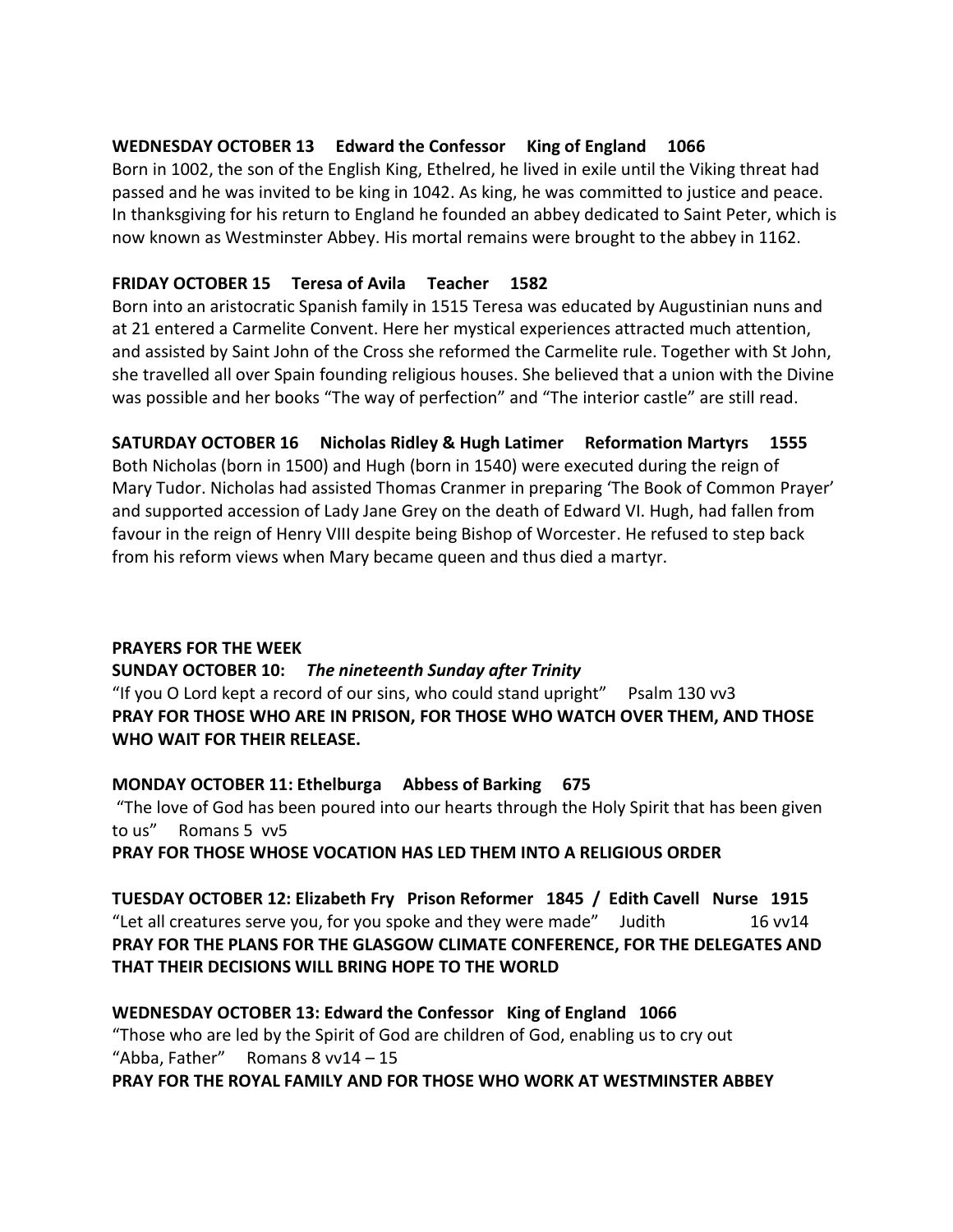#### **THURSDAY OCTOBER 14**

"Lord, my heart is not proud, nor are my eyes raised too high" Psalm  $131$  vv1 **PRAY FOR MEMBERS OF PARLIAMENT AND FOR THOSE WHO ARE IN GOVERNMENT**

### **FRIDAY OCTOBER 15: Teresa of Avila Teacher 1582**

"We know that God makes all things work together for good for those who love him" Romans 8 vv28

**PRAY FOR TRAVELLERS AND FOR THOSE WHO MAKE TRAVEL POSSIBLE** 

**SATURDAY OCTOBER 16 Nicholas Ridley & Hugh Latimer Reformation Martyrs 1555** "Perhaps you have come to royal dignity for just such a time as this" Esther 4  $vv14$ **PRAY FOR THOSE WHO ARE NOT AFRAID TO SPEAK AND STAND FOR WHAT THEY BELIEVE TO BE TRUE AND JUST**

### **HOLY COMMUNION AT HOME**

Perhaps you are still receiving the Blessed Sacrament at home? Perhaps you are still zooming your Sunday Service week by week. No-one must do what they are not comfortable with, so this prayer may still be of use to you.The Redruth Benefice churches remain open for private prayer and weekday services of Holy Communion and now the Benefice churches are open as usual on a Sunday (check timings for St Euny). However you may well have taken the decision to STAY AT HOME. The following prayer will help you to receive the Sacrament at home when once you would have been in church, or even on zoom. A prayer is offered and bread is taken:

*As the seed falls into the earth and dies to give life to the grain, As the corn is cut and crushed to make flour, sAs the flour is baked and the yeast dies to give life to the dough. As the bread is broken and eaten to give life to the body. So Jesus, sitting with the disciples, took bread, broke it, and said:* **"This is my body broken for the world"** *Eat the bread and remember Jesus* May God bless you on your journey and keep you safe.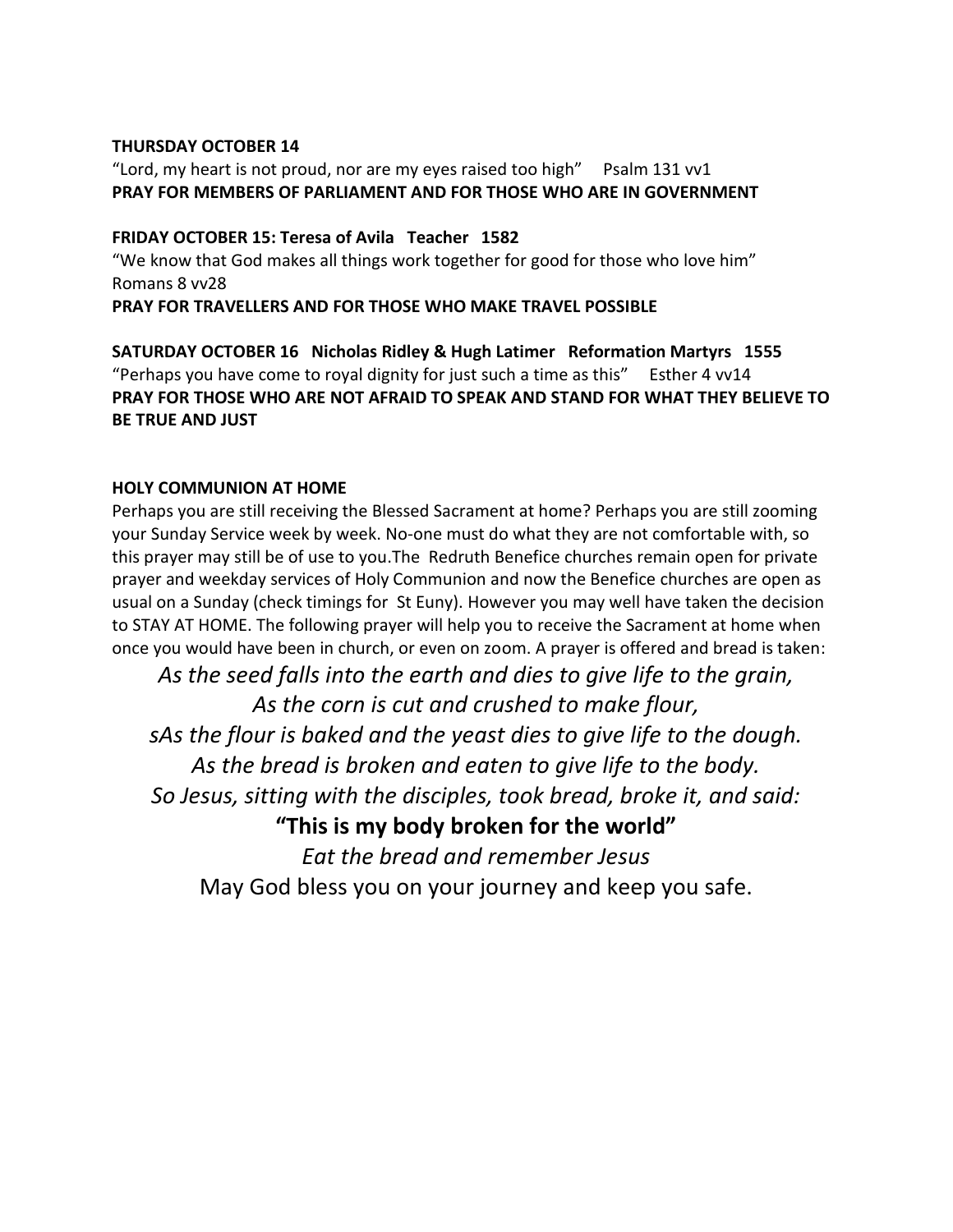#### **FIRST SUNDAY EVENT**

The November Event will be at Christchurch on **SUNDAY NOVEMBER 7** at 6.00pm. This will be a SERVICE OF REMEMBERING. Similar services will be held at: **Treleigh Church / Sunday October 31 / 3.30pm Pencoys Church / Monday November 1 / 6.00pm Four Lanes Chapel / Friday November 5 / 6.00pm St Euny Church / Sunday November 14 / 3.30pm**

The December Event will be at the Four Lanes Methodist Chapel, on **SUNDAY DECEMBER 5**  at 6.00pm. It will be led by LUCIE R. And LISA C. (an ordinand on placement within the Benefice). The charity is to be decided.

### **SUNDAY AT 6.00pm**

Still lighting your candle at 6.00pm each Sunday? If you are, THANKYOU. The list is updated regularly: This list goes all over the world and if you would like a name added, no matter where you are just let FP know at baptism66@gmail.com

IN NEED: Nigel, Olly, Morgan and all their family and friends, Peter & Maureen, Val., Mandy, Monica & Victor, Ian, Mist., Rose & Terry, Francis, Rex, Joy, Jamie, Marlene, Caroline & family, Mark Genower, Zoe, Isabelle & Andrew, Betty, Mother Shirley & Max, Baby Rosa, Rory and Liam in their grief and all of Tara's family

*THOSE WHOSE JOURNEY IS OVER: Jowan a young man who died suddenly* 

### **SUPPORT OUR CHRIST THE KING / SOCK**

The Christchurch community thank you very much for your support and generosity which made SOCK1 such a success. £800.00+ was raised to support the church into the future. **THANK YOU!!**

**SOCK2** takes place on SATURDAY OCTOBER 30 still at Christchurch, and still at 2pm – 4pm. The Church Council are meeting to decide on the attractions, so watch out for details.

SOCK3 takes place on SATURDAY NOVEMBER 27 still at Christchurch, and still 2pm – 4pm. The headline event on the pyramid stage (joke!!) will be the fabulous saxophone quartet; **THE FOUR TUNES.** This SOCK will have a distinctly Christmas theme.